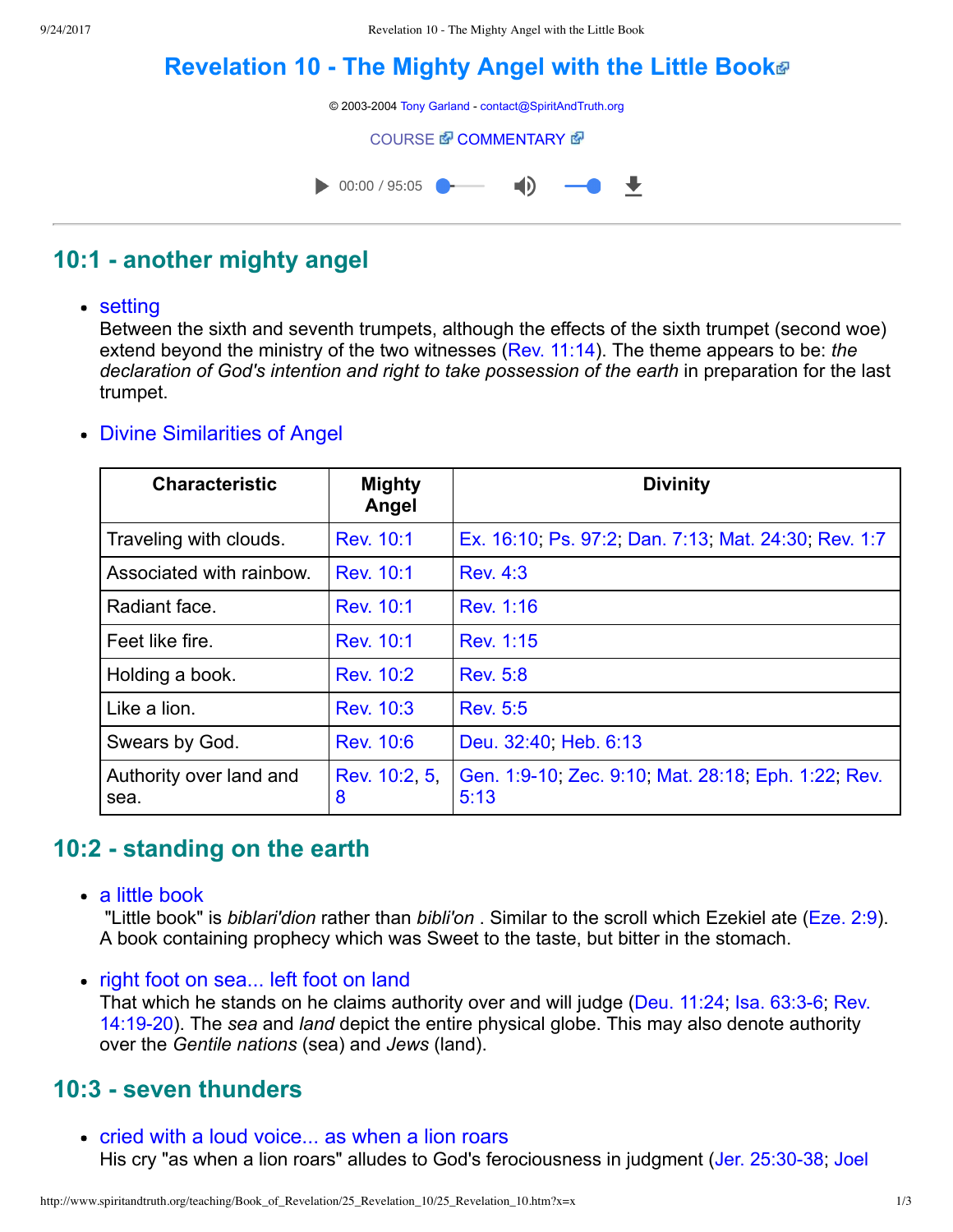$3:12-16$ ).

• the seven thunders uttered their voices

[Perhaps the thunders are the voices of the seven angels having the last seven plagues \(Rev.](http://www.spiritandtruth.org/bibles/nasb/b66c015.htm#Rev._C15V1) 15:1). More likely, they are direct pronouncements from the throne which contain aspects of "the mystery of God" which will soon be finished ([Rev. 10:7](http://www.spiritandtruth.org/bibles/nasb/b66c010.htm#Rev._C10V7)). The identity of the seven thunders is not clarified, nor are we to know what they said.

#### **10:4 seal up the utterances**

- seal up the things... do not write them John is dutifully recording what he is being shown, as he was *commanded.* The voice which he hears has the full authority of God for it countermands his previous instructions ([Rev. 1:11,](http://www.spiritandtruth.org/bibles/nasb/b66c001.htm#Rev._C1V11) [19\)](http://www.spiritandtruth.org/bibles/nasb/b66c001.htm#Rev._C1V19).
- the things which the seven thunders uttered The secret things belong to the LORD our God ([Deu. 29:29\)](http://www.spiritandtruth.org/bibles/nasb/b05c029.htm#Deu._C29V29). It is His glory to conceal a matter [\(Pr. 25:2](http://www.spiritandtruth.org/bibles/nasb/b20c025.htm#Pr._C25V2)). The seven-fold aspect of God's voice is described in the Psalms (Ps.  $29:3-10$ ), and the utterances probably have similar power and results. Perhaps the actual contents are too lofty (or terrifying) for men [\(2Cor. 12:4\)](http://www.spiritandtruth.org/bibles/nasb/b47c012.htm#2Cor._C12V4) !

#### **10:5 raised his hand to heaven**

• in preparation for an oath

[Raising the hand toward heaven was a common practice when taking an oath \(Gen. 14:22; Deu.](http://www.spiritandtruth.org/bibles/nasb/b05c032.htm#Deu._C32V40) 32:40; [Eze. 20:5;](http://www.spiritandtruth.org/bibles/nasb/b26c020.htm#Eze._C20V5) [36:7;](http://www.spiritandtruth.org/bibles/nasb/b26c036.htm#Eze._C36V7) [47:14](http://www.spiritandtruth.org/bibles/nasb/b26c047.htm#Eze._C47V14)). Another powerful angel raised both hands before Daniel to swear "by Him who lives forever" [\(Dan. 12:7](http://www.spiritandtruth.org/bibles/nasb/b27c012.htm#Dan._C12V7)).

#### **10:6 swore by Him who lives forever**

by Him who lives forever and ever

Both this angel and the angel in [Daniel 12:7](http://www.spiritandtruth.org/bibles/nasb/b27c012.htm#Dan._C12V7) take an oath in relation to the *timing* with which prophesied events will take place. They swear by the eternal Creator. That which God created He owns [\(Gen. 2:1](http://www.spiritandtruth.org/bibles/nasb/b01c002.htm#Gen._C2V1); [1Cor. 10:26\)](http://www.spiritandtruth.org/bibles/nasb/b46c010.htm#1Cor._C10V26)!

delay no longer

*Chro'nos ouke'ti e'stai,* "time no longer it will be." This does not indicate that time, the fourth dimension--along with length width and height, will come to an end. But that there will be no further *delay*. The long-awaited day will eventually come when the remaining mysteries of God will be complete.

### **10:7 the mystery of God finished**

• in the days of the sounding of the seventh angel This is a *period* of time during which the remaining judgments (seventh trumpet consisting of seven bowls) will be poured out ([Rev. 11:15](http://www.spiritandtruth.org/bibles/nasb/b66c011.htm#Rev._C11V15); [16\)](http://www.spiritandtruth.org/bibles/nasb/b66c016.htm#Rev._C16V1). "Mystery" in the New Testament denotes something previously unrevealed.

#### mystery would be finished

 "Finished" is aorist proleptic: emphasizing the certainty of the future event as if it has already occurred [\(Rev. 16:17](http://www.spiritandtruth.org/bibles/nasb/b66c016.htm#Rev._C16V17)).